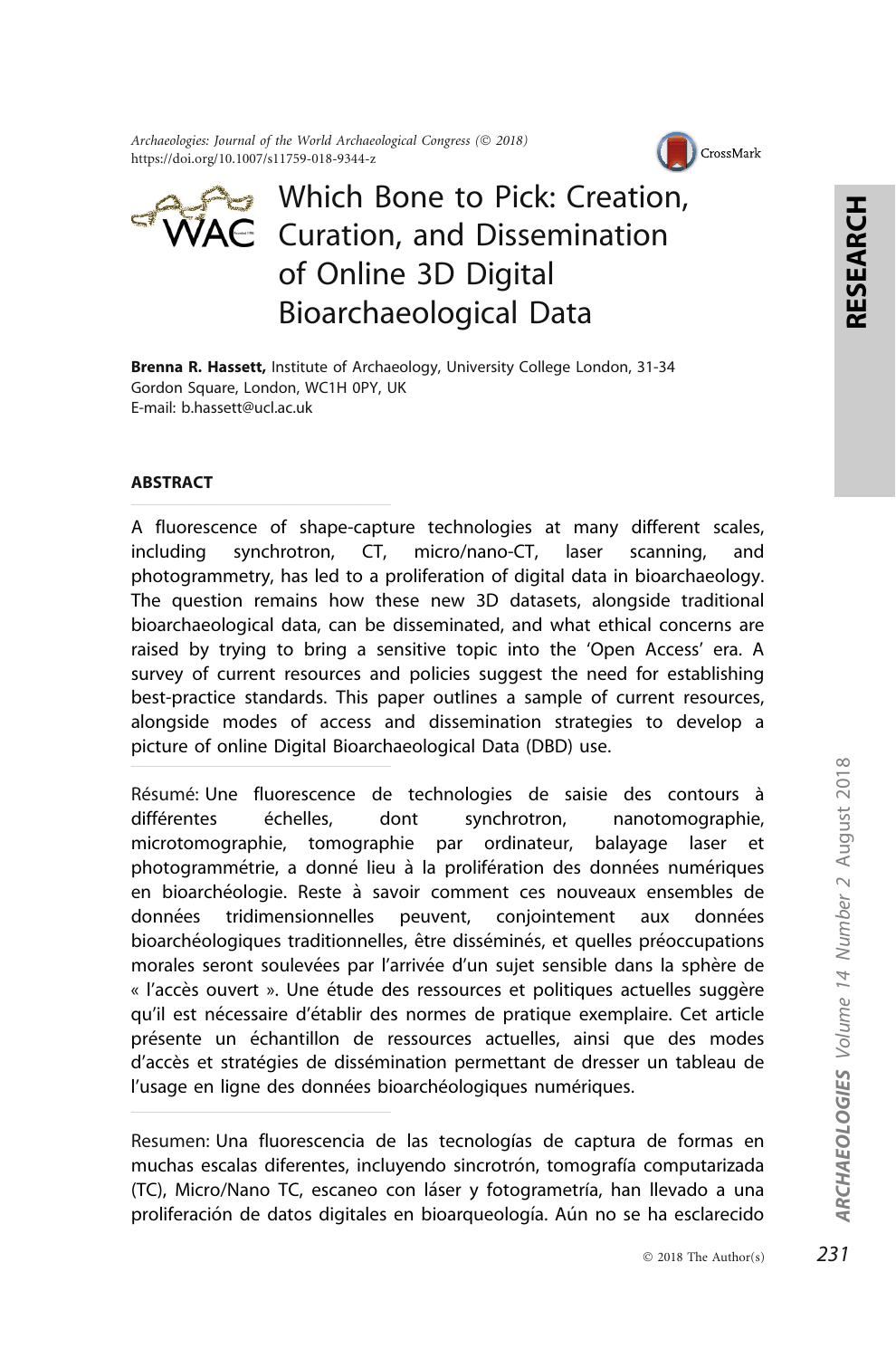la interrogante sobre cómo se pueden diseminar estos nuevos conjuntos de datos en 3D, junto con los datos bioarqueológicos tradicionales, y qué preocupaciones éticas surgen al tratar de traer un tema delicado a la era del "Acceso abierto". Una encuesta de recursos y políticas actuales sugiere la necesidad de establecer normas de mejores prácticas. Este documento describe una muestra de los recursos actuales, junto con los modos de acceso y las estrategias de diseminación, para desarrollar una imagen del uso de datos digitales bioarqueológicos (DBD, por sus siglas en inglés) en  $\blacksquare$  línea.

#### KEY WORDS

Digital Bioarchaeological Data, 3D models, Human remains, Ethics

The last 30 years have seen a revolution in the methods and means of communication. This is the 'digital' revolution, an amorphous concept whose core structures and intrinsic merits are frequently debated but which remains a fact on the ground for all means of communication: information once restricted to physical media is now increasingly available through alternate digital channels with new and different restrictions and freedoms. It is telling that the UNESCO definition of digitization, commonly applied to cultural heritage objects, was originally intended for the process of reproducing two-dimensional documentary resources; as technology has improved, we must now apply it to an entire extra dimension. However, the principles of digitization remain the same:

''Digitization is the creation of digital objects from physical, analogue originals by means of a scanner, camera or other electronic device.'' (UNESCO)

The creation of new means of accessing and disseminating data occasions a need for a serious re-examination of the accepted models of communication and appropriate ethical guidelines. This paper looks at the specific case of human remains as three-dimensional digital objects: looking at how—and why—digital data sets representing human remains are created, stored, and shared online. This paper examines existing standards for the publication and sharing of digital data resources, their targeted audiences and purposes, and how these fit together to form a new corpus of information encapsulated in the term 'Digital Bioarchaeological Data', or DBD.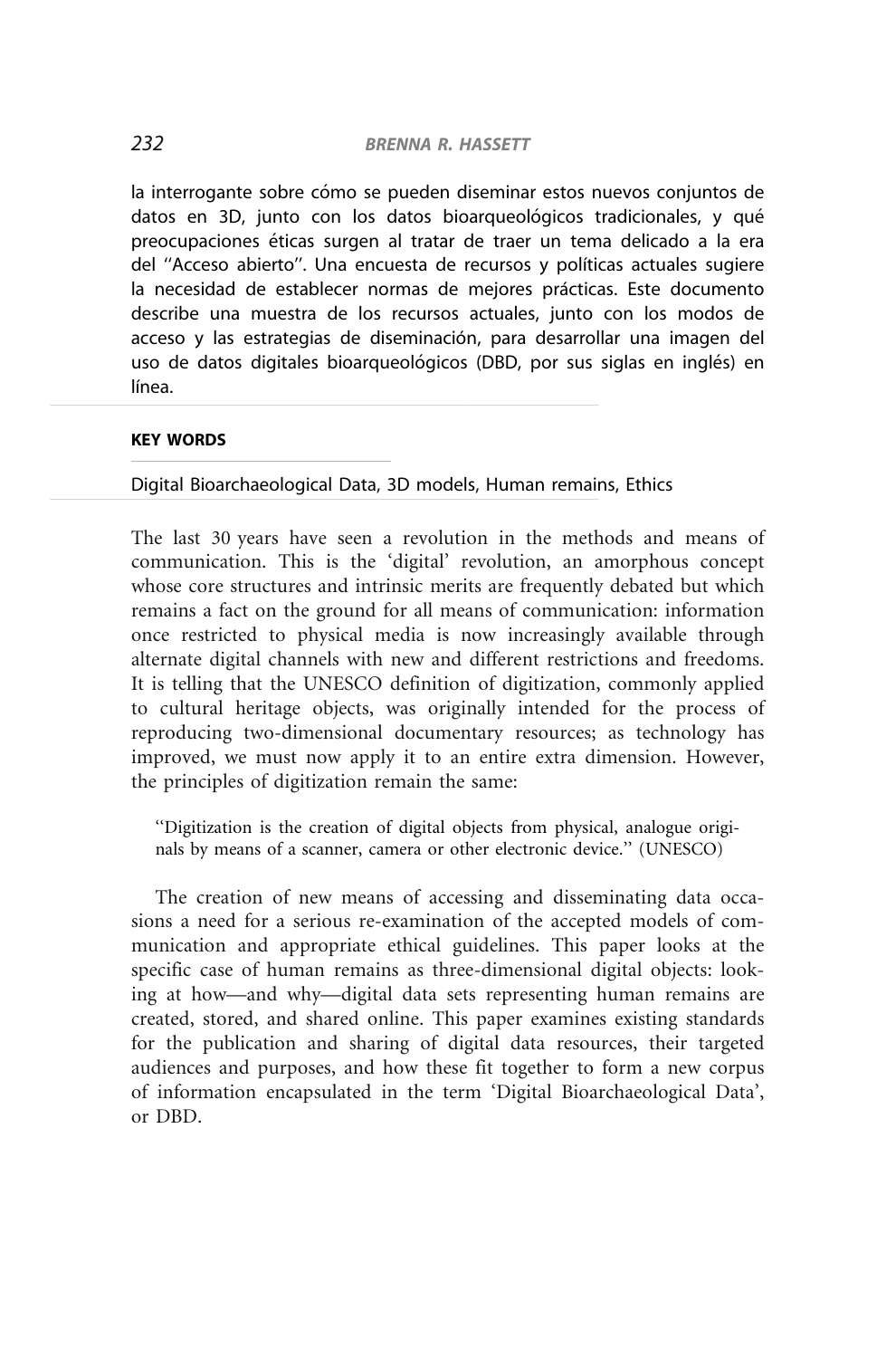#### What is Digital Bioarchaeological Data?

Digital Bioarchaeological Data can be defined as any data that represent human remains in a digital format. This is a necessarily broad definition, but it can be narrowed into two categories. The first is 'flatsheet' style data; text-based information stored digitally as a list or spreadsheet. The second is a category consisting of digital images of human remains, in either two or three dimensions. It is this last category that has seen a massive expansion in availability over the last two decades with the growth of digital storage methods and increasing ease of transmission of large amounts of data. While both the flatsheet and photographic type of DBD can be considered to predate the proliferation of digital technologies, three-dimensional models of human remains have come of age in a fully digital world. Similarly, while the methods for creating text and 2D images are well established, the creation of 3D representations of human remains requires computational power orders of magnitude higher. I will briefly outline the main ways in which 3D models DBD are created and stored.

Firstly, it should be noted that '3D models' are not the same as shape information. Shape *information*, as a series of coordinate points (ie.  $x$ ,  $y$ , z), can be conveyed in a simple text file. A 3D model is an object that represents shape, and there are three ways shape is usually assessed: through digitisation of landmarks, through surface scanning, or through volumetric imaging. Landmark capture has traditionally been carried out with technology like the 'Microscribe', which allows a user to take coordinates directly from the surface of an object using a special tool to calculate them in a relative volume (see discussion in Friess [2012](#page-16-0)), and results in a series of coordinates that can be represented either as text or graphically as points in a volume of space.

Three-dimensional models, however, are generally only represented graphically to purvey additional data (eg. colour, or density) attached to a far greater number of landmarks than are practically collectible with a digitiser. Surface scanning has traditionally relied on reflected light captured by a sensor; laser scanning has been rapidly taken up from its early usage in standing buildings and artefact capture in archaeology for use with human remains (Niven and Richards [2017\)](#page-17-0). Several options exist for laser scanning (see, for instance, discussion in Errickson [2017;](#page-16-0) Friess [2012\)](#page-16-0); these might be hand held as in the popular Artec Spider (Artec3D, Luxembourg), or as a base station capturing data from a moving turntable like the even more popular Next Engine (NextEngine, USA). A number of imaging companies also provide high end or even bespoke surface scanning machines; the Alicona InfiniteFocus (Alicona, Austria) would be an example of this. An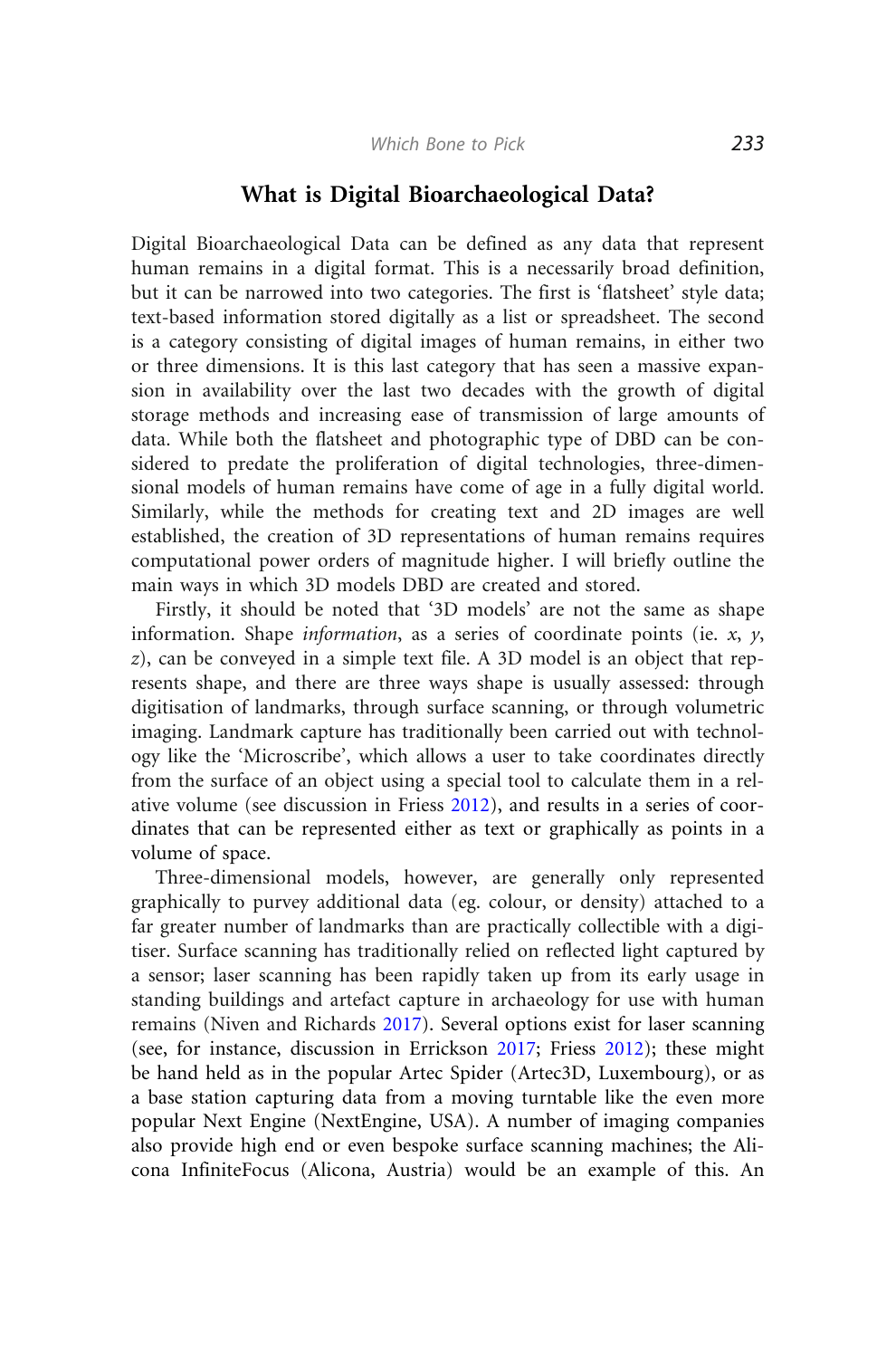overview of methods is given in the Guide to Good Practice established by the Archaeological Data Service and Digital Antiquity (Payne [2009\)](#page-17-0).

Photogrammetry is a relatively new addition to the suite of surface scanning techniques, but is increasingly popular due to low equipment costs and ease of use, with the program PhotoScan Pro just one of the many surface-from-motion techniques (Green et al. [2014](#page-16-0)) that have only become viable as the availability of computational power for the average user has increased. Because it can capture millions of landmark points and photoreal surfaces, surface scanning creates very large digital outputs. There are no universally agreed standards for archiving the 3D models built from the various methods, so data are created and stored in a variety of formats (McHenry and Bajcsy [2008\)](#page-17-0) from proprietary software formats dictated by commercial imaging companies to the range of more open formats shared with the larger world of 3D graphics such as .obj, .dae, .vrml, .stl, and .ply. This is not to say the subject of standards for archiving is not increasingly important to the discipline (Trognitz et al. [2016](#page-18-0)); an overview of this is given by Niven and Richards ([2017\)](#page-17-0) in relation to human remains, while Davies et al. [\(2017](#page-16-0)) cover the much broader picture within the life sciences.

Volumetric imaging in bioarchaeology consists almost entirely of computed tomography, better known as CT scanning, and encompassing a variety of resolutions and machines (Uldin [2017](#page-18-0)); techniques used for imaging volume in living tissue like magnetic resonance imaging (MRI) have limited applications for human remains (Giovannetti et al. [2016\)](#page-16-0) and are not part of the 3D models discussed here. Computed tomography, on the other hand, uses interpolated X-ray images to represent object density in 3D, a technique that can easily be used to identify and image hard materials like bone and teeth. With CT imaging, the relative density of object surfaces and internal spaces can be separated using either automated or manual editing techniques to build a 3D model, offering a wide variety of applications for bioarchaeology, palaeoanthropology, and related disciplines (Scherf [2013](#page-17-0); Uldin [2017\)](#page-18-0). The models created through volumetric imaging are also created and stored in a variety of formats, but though the most common method of storage of the CT images themselves has been a universally exchangeable medical standard, or as a 'stack' of 2D images with accompanying metadata allowing reconstruction into a 3D volume. 3D models from CT scanning tend to be produced in idiosyncratic formats associated with whichever particular program has been used to view, edit, or render models from the volumetric image stack; these range from the many different software viewers sold with the CT scanners themselves to popular proprietary software like Avizo, through to open or free software like 3DSlicer and ImageJ. 3D objects generated from rendering a surface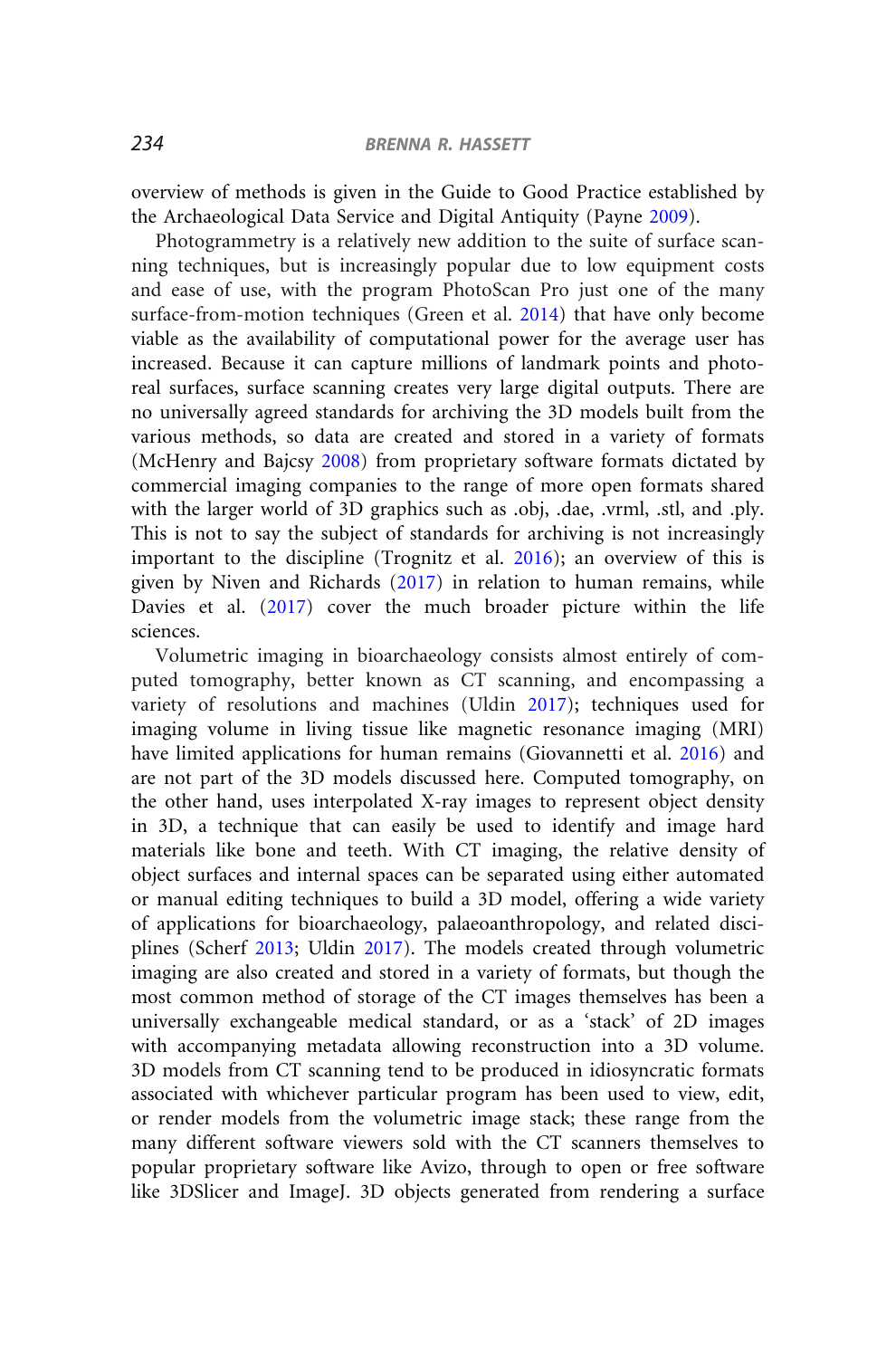from the volumetric data can also be disseminated through as surface models in the same formats as those for surface scans.

## What Purpose do Online Collections of Digital Bioarchaeological Data Serve?

Digital Bioarchaeological Data sets are created, collected, and curated for a variety of reasons, but the 3D models of human remains discussed here broadly can be seen as existing to serve as an archive, to support collections management activities, and to engage public interest, or as the basis for academic research, and these categories are not mutually excusive. There is a strong push within museums and archives globally to move towards collections digitization (see discussion in Bailey-Ross et al. [2017;](#page-15-0) Bertacchini and Morando [2013](#page-15-0)). Digitising human remains has been proposed as potentially having many benefits stretching from collection preservation to education and outreach (Kuzminsky and Gardiner [2012;](#page-16-0) Niven and Richards [2017\)](#page-17-0). Digitising human remains creates a resource that can be shared widely, without necessitating physical interaction with the specimen. From a collections management standpoint, this protects fragile remains from over-handling and potential damage. One of the main concerns in curating bioarchaeological collections comes from the potential damage done to collections by repeatedly utilising the same limited number of fragile samples for teaching, reference, and research. From a research standpoint, it allows data to be collected without the additional steps of travelling and physically acquiring it, and data once collected may be shared among many researchers. Additionally, many collections have an added impetus to digitise collections in order to addresses issues of increasing accessibility, outreach, and engagement capacity.

## Discovering Online 3D Digital Bioarchaeology

A survey of anthropological and archaeological data sets available and accessible to varying extents through online repositories was carried out in 2017–2018. The online resources surveyed here encompass any online digital storage of multiple DBD objects. The parameters of the survey were not exhaustive, but a wide number of search terms were used in varying combinations. Search terms included: Homo species names and the words given in Table [1](#page-5-0) in several combinations, using both UK and US spellings. The Paleoanth Portal provides an index of relevant sites and was also consulted.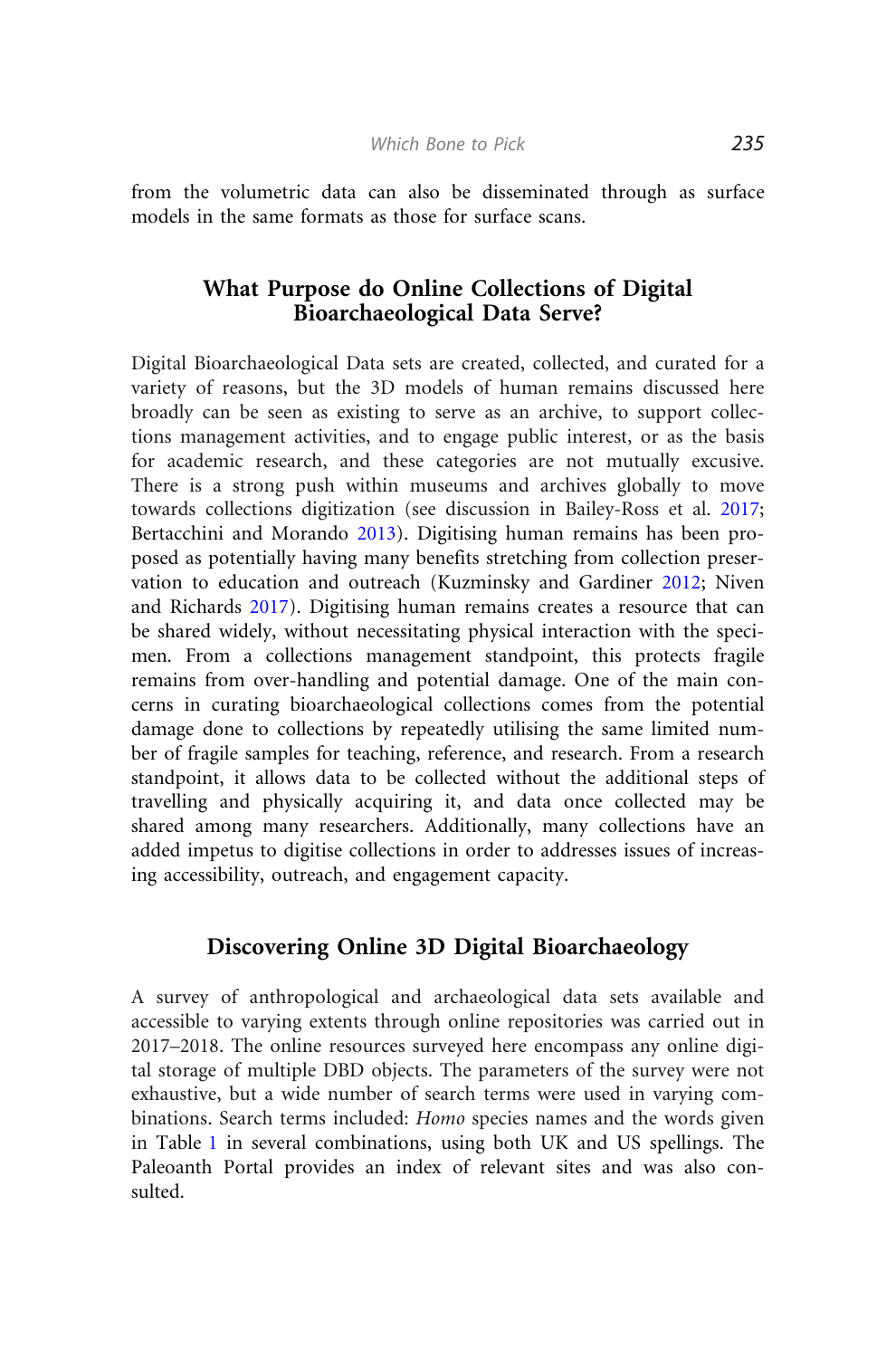<span id="page-5-0"></span>The author's own knowledge of digital collections, derived from my own experience in the field and that of colleagues, was the source of the majority of resources identified; it covers English language resources. It simply is not possible to identify all online resources containing DBD for the simple reason many DBD collections are not always intended to be visible to the general public. In addition, language-specific searching and consultation of specific academic networks may have narrowed this projects focus. While the sources discussed here may not be an exhaustive list, given the range of anthropologists and archaeologists surveyed they do likely form a significant portion of the total body of online sources for 3D models of anatomically modern human remains.

## **Creation**

DBD collections can be broken down in terms of purpose by identifying the academic discipline they fall under, which helps to illuminate the purpose for which they were created. Online collections are categorised as belonging to palaeoanthropology, archaeology (including bioarchaeology and forensic archaeology), or the realm of cultural heritage (which includes museums and other public interest uses) in order to clarify if different audiences have individual patterns of creating, curating, and disseminating DBD.

#### Curation

This paper further categorises the purpose of DBD collections as being archival repositories, museum collections, or research collections. Curation covers aspects of storage including the formatting of data. Archival repositories are deposited as a record and may continually add new data. Museum collections may serve as either educational references or opportunities for public engagement by digitally representing physical museum collections. Research collections in this paper are the project-specific data sets

| Virtual            | Anthropology        | Bioarchaeology | Collection |
|--------------------|---------------------|----------------|------------|
| Database           | Archive             | 3D             | Scan(s)    |
| Forensic           | Comparative anatomy | Archaeology    | Digital    |
| Palaeoanthropology | Resource            | $CT$ scan(s)   | Museum     |
| Sapiens            | Neanderthal         | Hominin        | Hominoid   |

| Table 1 List of search terms |  |  |  |
|------------------------------|--|--|--|
|------------------------------|--|--|--|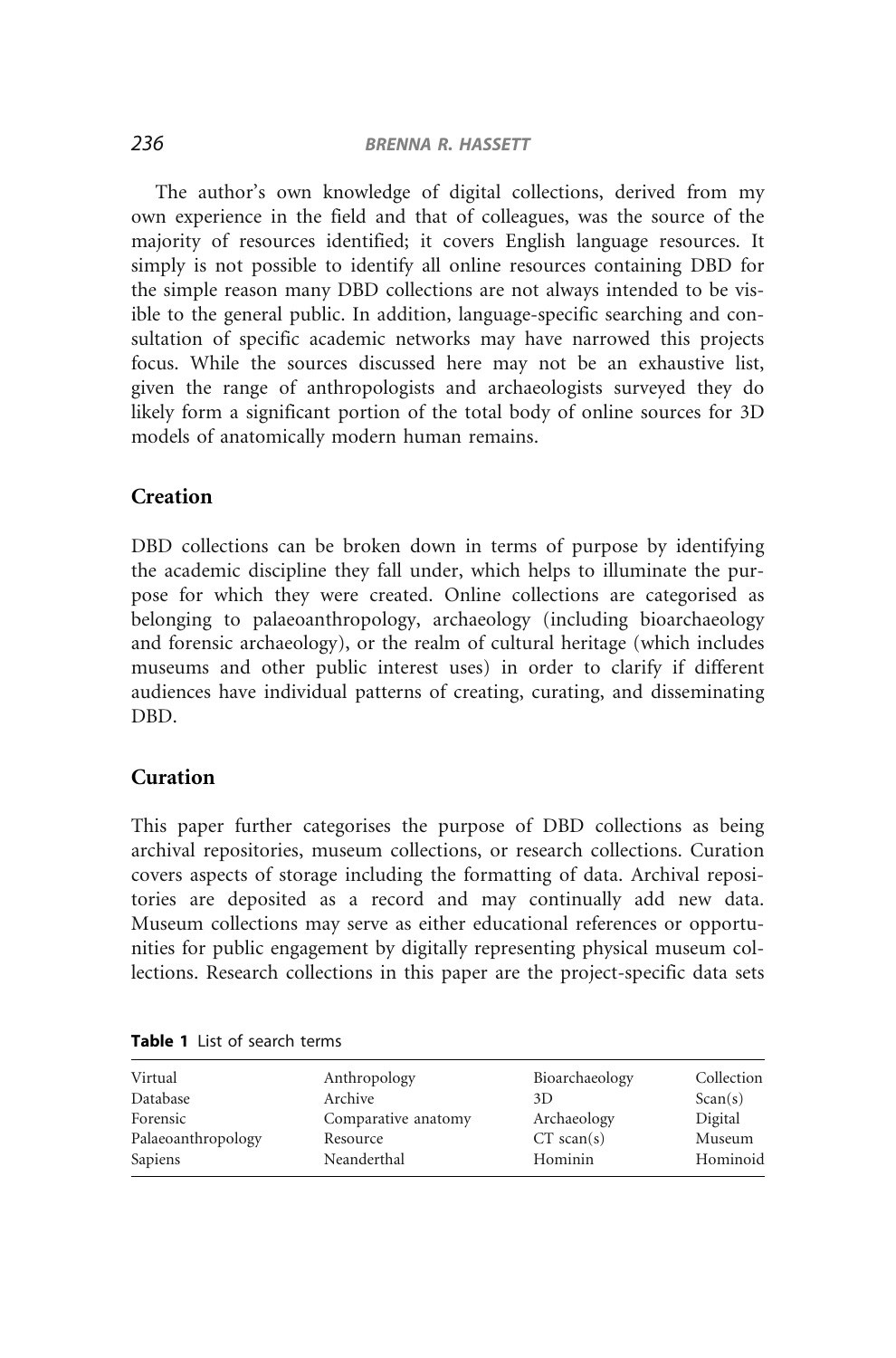that arise from specific research initiatives, rather than being entirely openended. This paper examines curation practices such as storage and publication platform across these different curatorial segments.

#### Dissemination

The intended use community of each source for DBD resources is perhaps the most critical for understanding the various component parts of accessing and sharing online collections. The intended use community can be understood as the users of the DBD; it could be the general public, registered or authorised users, or a small group of colleagues. The use community will of course determine how the resource is accessed, and we can examine how this varies across the different types of DBD collections.

Qualification of the different aspects of DBD creation, curation, and dissemination across the sample of online DBD resources is given in Table [2.](#page-7-0)

While the qualification of each of the projects listed can only be the author's interpretation of material available on related websites and publications, the varying approaches of each resource to curation, storage, and dissemination of DBD are for the most part described using information found on the sites themselves.

The Digitised Diseases Project is a joint effort between the Museum of London, Bradford University, the Royal College of Surgeons, and JISC (formerly the Joint Information Systems Committee) that provides downloadable 3D models of modern human anatomical and pathological speci-mens on a CC-BY-ND licence.<sup>[1](#page-14-0)</sup>

Morphosource<sup>[2](#page-14-0)</sup> is a key archival resource for both volumetric and surface models of 3D hominin remains. Operated by Duke University, it provides a large archive of anatomical models of a very wide variety of species. While run by an academic institution, the resource incorporates several outreach and educational goals in addition to serving as a research archive. Morphosource offers open access to downloadable models of modern human anatomy in clearly defined formats:.stl and .ply for 3D surface scans and .tiff, .dcm (DICOM) for volumetric scans from either CT or micro-CT scanners. Download of the models is permitted with user registration, as is creation of new projects and upload of specimens, and each model is provided with metadata specifying specific terms of use, including authorship, copyright, and permissions for reuse. Scans are presented as part of projects with specific aims, such as Palaeoteach.org, which focuses on providing K-12 educational material to teach evolution, or as open research archives for academic projects such as the Rising Star Cave excavation.

The Rising Star Cave excavation project is treated separately here as an example of a project-based archive using a more general publication plat-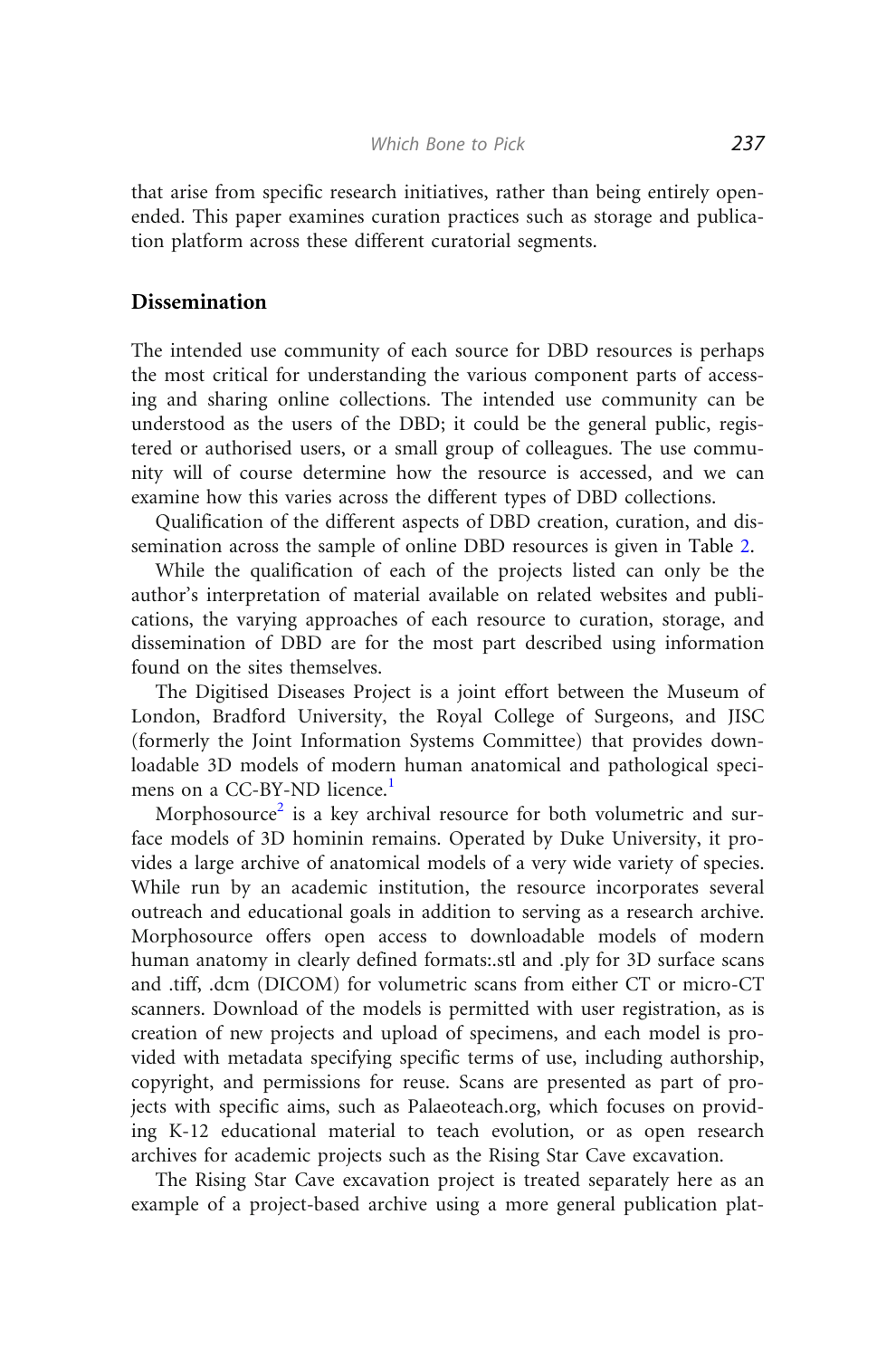|                                                                            | $\overline{ }$                                                |                      |                                                 |                                      |                         |                                               |
|----------------------------------------------------------------------------|---------------------------------------------------------------|----------------------|-------------------------------------------------|--------------------------------------|-------------------------|-----------------------------------------------|
| Author                                                                     | Creation                                                      |                      | Curation                                        |                                      | Dissemination           |                                               |
| Author                                                                     | Discipline                                                    | Collection<br>type   | Storage<br>format                               | Publication<br>platform              | Access                  | Restrictions                                  |
| Smithsonian National<br>Museum of Natural<br>Digitised Diseases<br>History | Archaeology, forensics Museum, research<br>Palaeoanthropology | Museum               | flash, .3dc,.ppt<br>.obj                        | Project specific<br>Project specific | Open<br>Open            | No hominin down-<br>No 3D printing<br>load    |
| Micro-tomographic<br>MPI-EVA Human<br>Evolution<br>Archive                 | Palaeoanthropology                                            | Research             | 3D PDF, .qtff, CT                               | Project specific                     | Registered user         | Evaluated access to<br>CT Scan data           |
| Duke University<br>Morphosource,                                           | Anatomy                                                       | Public, research     | .ply, .tiff, .dcm (DI-Morphosource<br>COM),.stl |                                      | Registered user         | None                                          |
| Rising Star Expedition                                                     | Palaeoanthropology,<br>cultural heritage                      | $\overline{z}$       | stl                                             | Morphosource                         | Registered user         | None                                          |
| <b>British Museum</b><br>SketchFab                                         | cultural heritage<br>Archaeology,                             | Public<br>Public     | No download<br>epi                              | SketchFab<br>SketchFab               | Open<br>Open            | No download<br>User defined                   |
| Archaeology Trust<br>Maritime                                              | palaeoanthropology<br>Archaeology,                            | Public               | No download                                     | SketchFab                            | Open                    | View only                                     |
| Archaeology Data Service<br>(Neanderthal Project)<br><b>NESPOS</b>         | Palaeoanthropology<br>Archaeology                             | Research<br>Archive  | CT/.obj<br>$\exists$                            | Project specific<br>Project specific | Registered user<br>Open | Paid membership<br>None                       |
| Virtual anthropology<br>Evan Open Space                                    | Palaeoanthropology<br>Palaeoanthropology                      | Research<br>Rese     | TIFF, VRML<br>CT/.obj                           | <b>NESPOS</b><br><b>NESPOS</b>       | Registered user<br>Paid | Scans for purchase<br>Paid membership<br>only |
| Lynn Copes Archive                                                         | Palaeoanthropology,<br>archaeology                            | Research, archive    | Expired                                         | Project specific                     | Open                    | Expired                                       |
| Wellesly College<br>ORSA                                                   | Palaeoanthropology<br>Archaeology                             | Research<br>Research | CT, photographs<br>epi                          | Project specific<br>Project specific | Offline<br>Open         | Access on applica-<br>View only<br>tion       |

Table 2 Summary of online Digital Bioarchaeological Data resources Table 2 Summary of online Digital Bioarchaeological Data resources

# <span id="page-7-0"></span>238 BRENNA R. HASSETT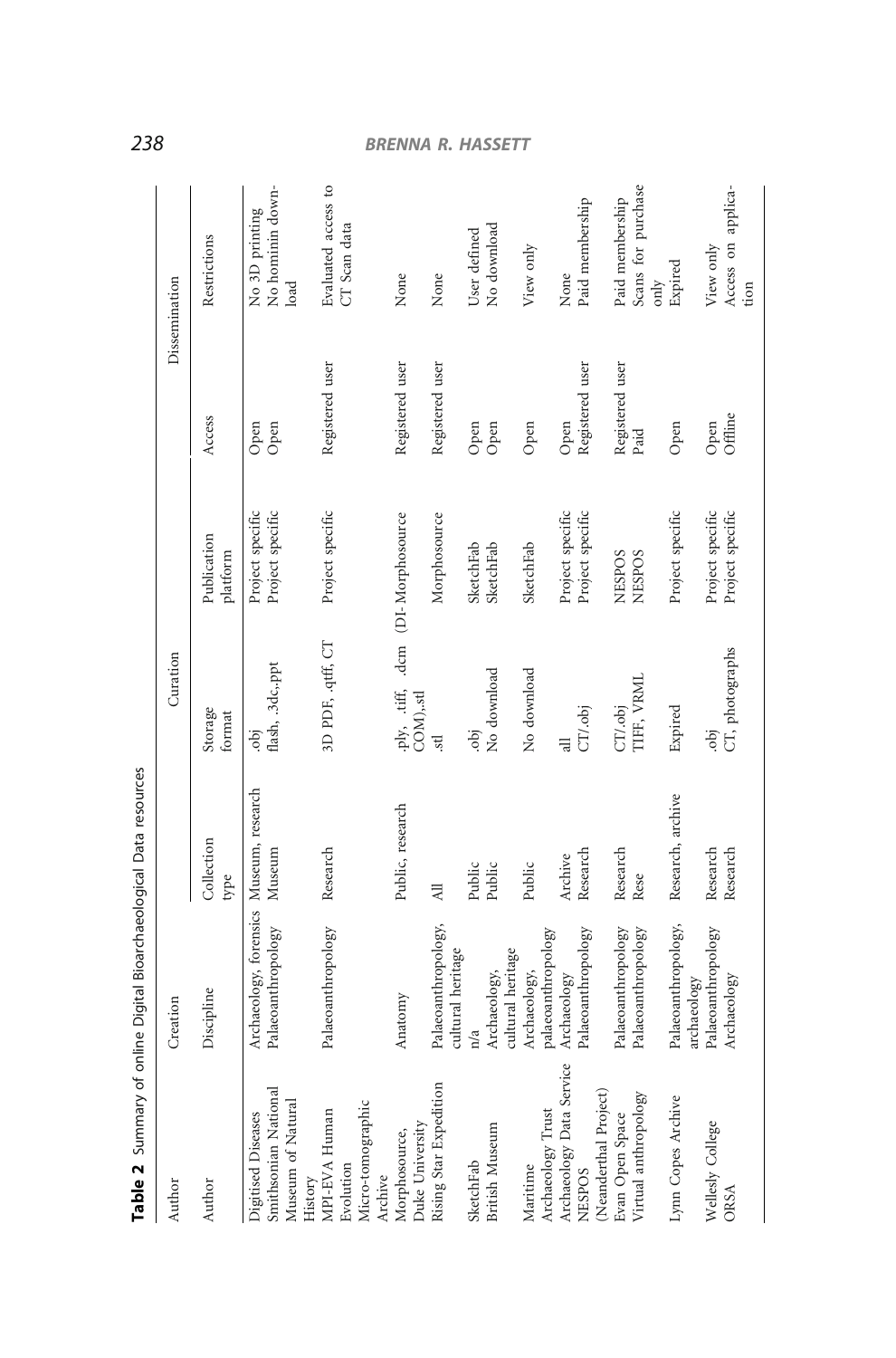form (in this case, Morphosource). The project is an ongoing palaeonthropological excavation in South Africa focusing on the type site for Homo naledi hominin fossils (Berger et al. [2015](#page-15-0)), supported by the South African National Research Foundation and the National Geographic Society. The hominin remains uncovered were scanned both *in situ* and in a laboratory setting, and over 130 scans have been made available to download and print on the project's Morphosource page.<sup>[3](#page-14-0)</sup>

Another pre-existing commercial publication platform not specifically intended for models of human remains is SketchFab, $4$  a very popular online resource for all types of 3D models, from gaming architecture to artistic creations. The platform offers the option to allow or disallow downloads of models, preferably in.stl format or the.fbx format used in animation and gaming, by the general public without the intermediary of a registered-user option. The option of adding registered users, and password-protected viewing, can be paid for as part of a premium service, as can the hosting of large or high-quality models.

Despite not being specifically geared towards academic or research use, several heritage sector institutions utilise the platform to publish scans of DBD, including the British Museum, the Maritime Archaeological Trust, and potentially many others that are not easily searchable using the terms set out here. The British Museum has provided a DBD as a single case among the many important cultural artefacts recently scanned and pro-vided for public interest,<sup>[5](#page-14-0)</sup> while the Maritime Archaeological Trust<sup>[6](#page-14-0)</sup> has interestingly provided several 3D models of palaeoanthropological specimens from the Oxford Museum of Natural History, despite there not being a clear connection between the institutions. Other examples include publications of models like that of a skull from the battle of Culloden by NTS Archaeology,<sup>[7](#page-14-0)</sup> in situ scans of archaeological excavations such as the multi-ple burials from Catalhöyük published by S. Haddow.<sup>[8](#page-14-0)</sup> The most comprehensive list of human remains DBD available on SketchFab is maintained by P. Ulguim<sup>[9](#page-14-0)</sup> and includes a wide variety model potentially of interest to forensic, archaeological, bioarchaeological, and palaeoanthropological audiences as well as an interested public.

The Smithsonian National Museum of Natural History is a museum of natural history run by the non-profit Smithsonian Institute to support research, teaching, and engagement activities. Their 3D fossil collection forms part of their 'Evidence of Human Evolution' online resource.<sup>[10](#page-14-0)</sup> No other museums surveyed were found to be making 3D DBD content available in this manner, or within their own web domains. The Open Research Scan Archive hosted by the University of Pennsylvania Museum represents an index of a collection of DBD, but does not offer online access; rather the archive is searchable and the actual DBD must be applied for formally. $^{11}$  $^{11}$  $^{11}$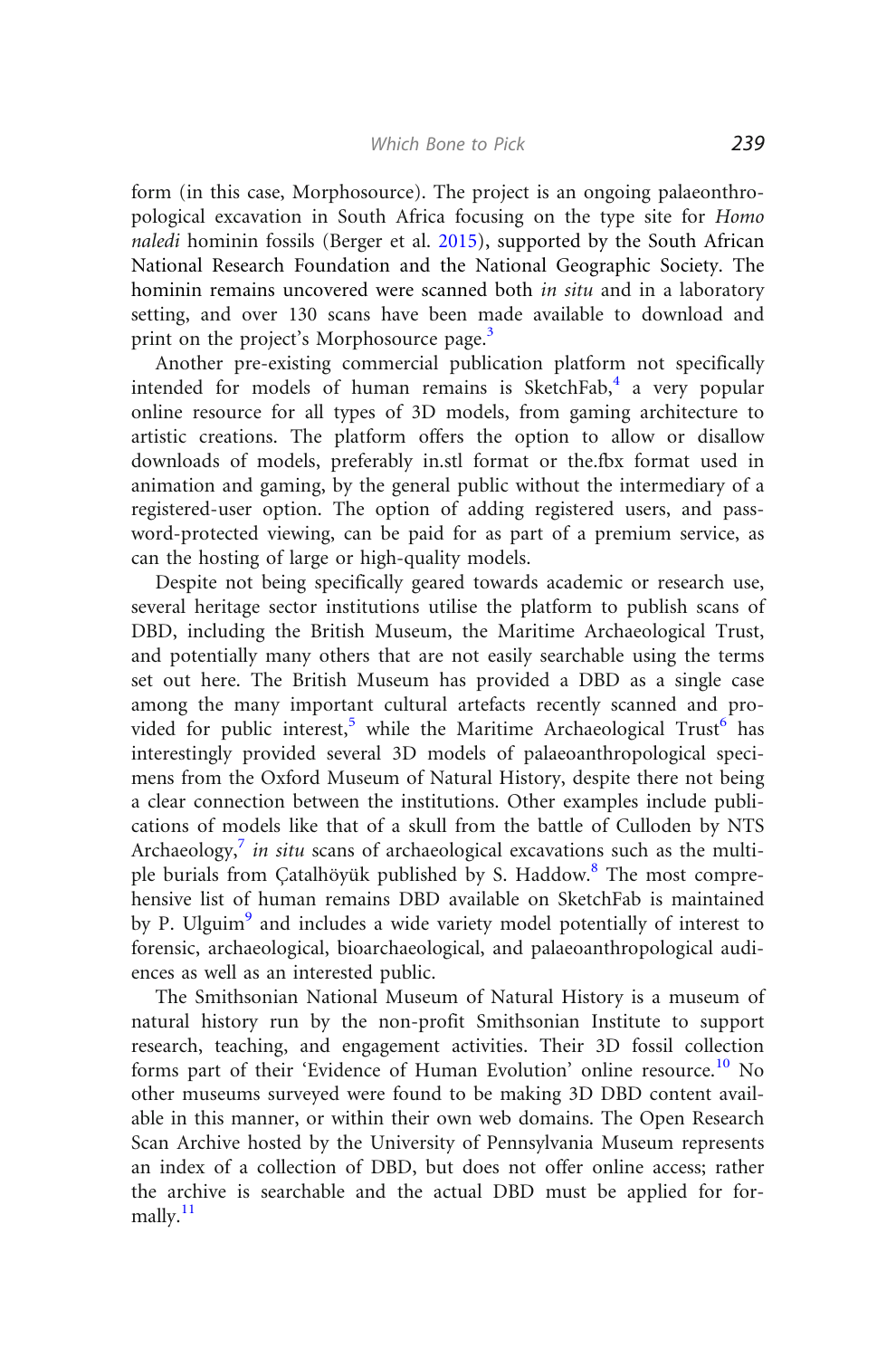The MPI-EVA Human Evolution Micro-tomographic Archive is operated by the Max Planck Institute for Evolutionary Anthropology, an academic teaching and research department focusing on human origins. It currently consists of one archive created in partnership with the Ditsong National Museum of Natural History of South Africa to publish the fossil remains from the site of Kromdraai for the purposes of research and edu $cation$ <sup>[12](#page-14-0)</sup>

The Neanderthal Studies Professional Online Studies (NESPOS) online resource is a research community accessible through paid membership, which holds a comparative selection of anatomically modern humans, primate, and hominin fossil CT scan. $13$  It is closely linked with the European Virtual Anthropology Network (EVAN) online resource; this platform also offers paid membership access to a virtual space for the curation and dis-semination of 3D DBD among registered users.<sup>[14](#page-14-0)</sup> Another related project is the DBD available through the Virtual Anthropology Project, which is a joint effort by the University of Vienna, the Vienna Micro-CT Lab, the Digital@rchive of Fossil Hominoids and EVAN.<sup>[15](#page-14-0)</sup> While there are links to one free 3D model, the rest of the DBD is available on a paid basis.

The Archaeology Data Service is a UK-based Open Archival Information System specifically serving the needs of archaeological data, acting as a repository for published and unpublished ('grey literature') reports, docu-mentation, and other digital information.<sup>[16](#page-14-0)</sup> While as of 2018 they do not hold any 3D DBD, they do curate images and other digital information and will in future accept 3D models of human remains in a variety of formats (pers. comm.). The Digital Archaeological Record (tDAR) is a similar resource based in the USA, but is not included in Table [2](#page-7-0) as it holds no DBD.

There appear to be two personal archives by academics that have generated large amounts of 3D DBD; there may be more but none were found under the search parameters outlined above. One archive is hosted by Wellesley College, but the page has been orphaned from any information about the collection; it allows view access to several 3D models of impor-tant hominin fossils.<sup>[17](#page-14-0)</sup> Dr Lynn Copes has scanned and previously made available 705 anatomically modern human skulls (Copes [2012](#page-16-0)) as well as 400+ primate skulls; however, the links to these data are now expired and the human DBD is no longer accessible as far as this author can deter-mine.<sup>[18](#page-14-0)</sup> Broken or expired links are a common issue encountered in identifying online resources for DBD; resources that could not be investigated because of missing or deleted pages include the Revealing Human Origins Initiative (RHOI) Specimen Database and Institute of Vertebrate Paleontology and Paleoanthropology site/specimen database, as well as the Digital@rchive resource mentioned above in connection with the Virtual Anthropology site.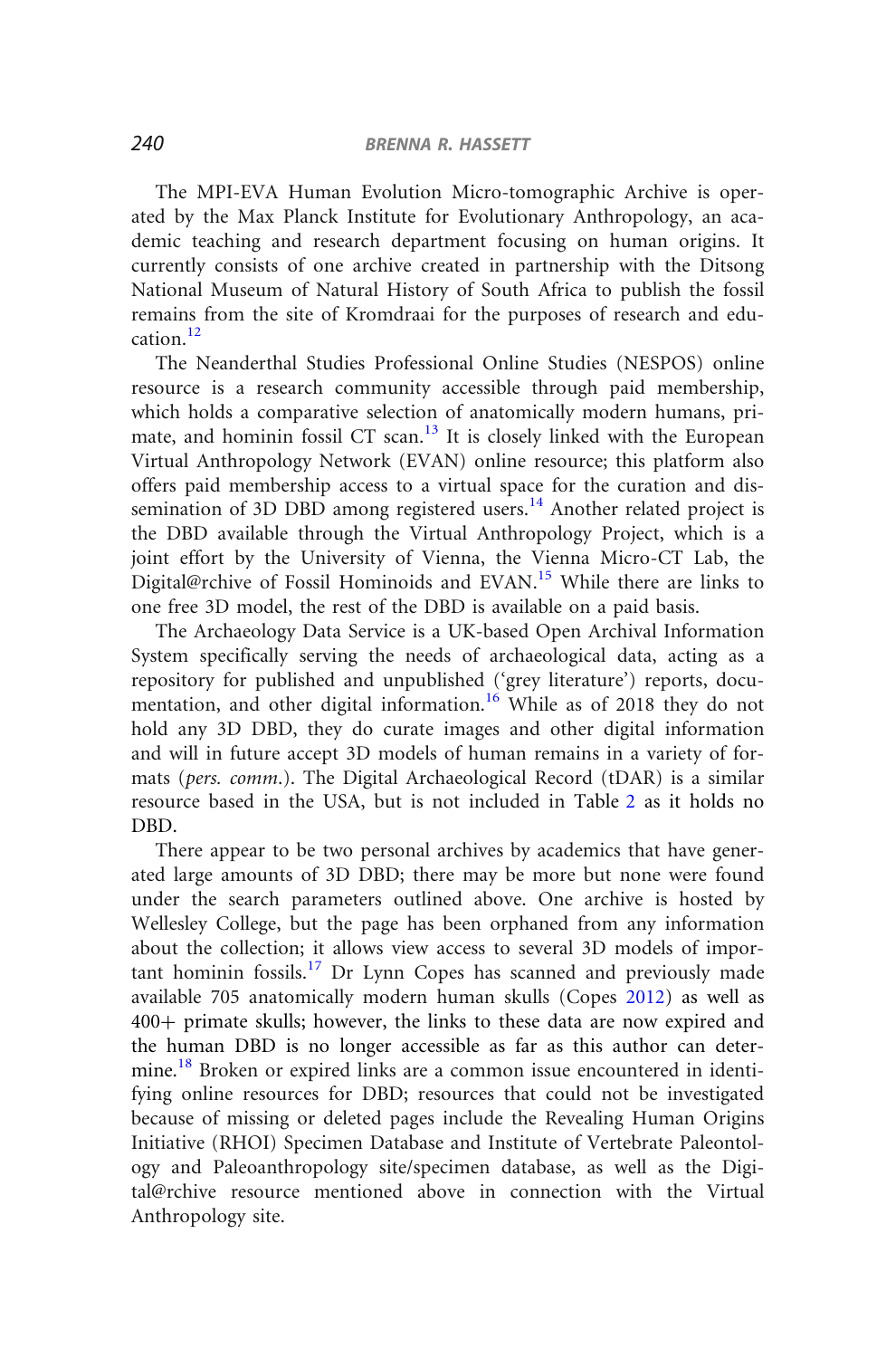#### Different Audiences, Different Aims?

Many Digital Bioarchaeological Data sets examined here were initially largely created for the express purpose of answering a specific research agenda. This is certainly true of the vast majority of online resources available prior to about 2010. However, as interest n 3D or 'virtual' objects has risen along with the availability of computing power and the technologies to easily capture and create 3D models, models of human remains have joined the ranks of other digital collections; curators have increasingly been moved to digitise human remains either to preserve them and provide an educational or research resource, or alternately to engage public interest in collections (see discussions in Parry [2010](#page-17-0)). Using the results of Table [1,](#page-5-0) above, variation in creation, curation, and dissemination of DBD is examined below.

## Creation: Disciplinary Background

Palaeanthropology was one of the first disciplines to extend the use of 3D imaging technologies beyond medical practice, creating a sub-discipline of 'virtual anthropology'. In the 1980s, the new technology of CT imaging was quickly applied to palaeoanthropological specimens (Uldin [2017\)](#page-18-0), creating 3D models from overlying CT scan 'slices'. The unique nature of the fossil remains that are the main concern of palaeoanthropology gave a particular impetus to non-destructive imaging techniques that would allow internal morphology to be compared. This led to an early adoption of the very expensive technique of CT scanning, as evident from the collections here, some of which are in archaic formats and reflect the cost of collecting the DBD. The Virtual Anthropology Project offers paid access to hominid scans on CD-ROM disks, for instance, which modern computers are no longer normally equipped to read.

Archaeology, centring on anatomically modern human remains, has not necessarily had the impetus to apply every new or expensive technique to bones under study in the same way that palaeoanthropology has. In some countries, bioarchaeological research is either developer-led or relatively underfunded compared to palaeoanthropology, with both situations leading to decreased resources for the development and deployment of new 3D model technology. However, generally, archaeology as a discipline does not fall too far behind in adopting new imaging techniques, and CT scanning is increasingly accessible either as one-off special cases of interest (for instance, for the British Museum 'Ancient Lives' Exhibition) or for larger projects requiring comparative samples. In many cases, archaeology has led the way with the less expensive surface scanning techniques, which are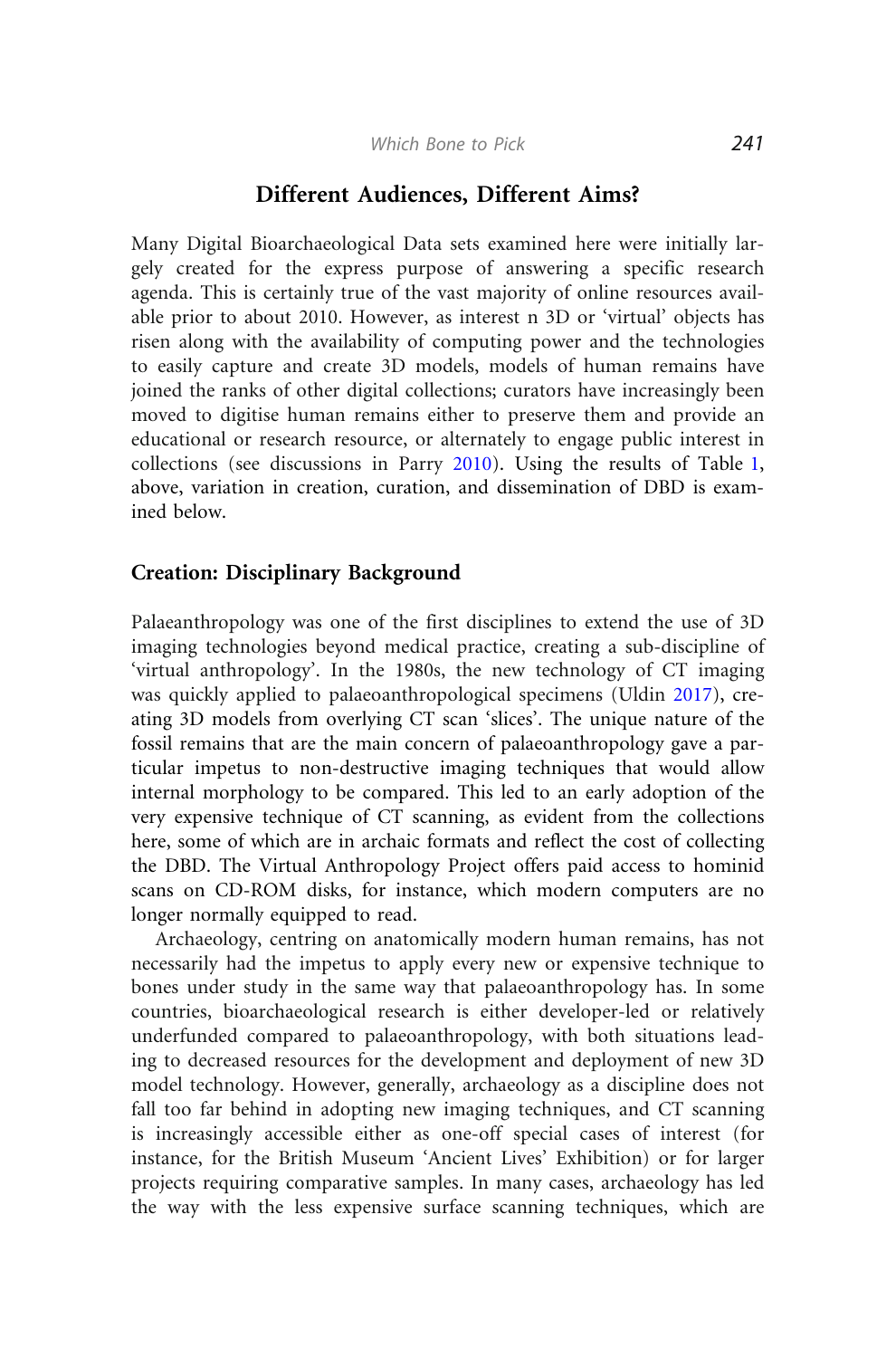prominent in both excavation and object analysis. Despite the number of institutions and collections focusing on archaeology, very few actual DBD objects are available in this area: by far, the largest collection would be the 700 skulls scanned by Dr L. Copes, but the resource has now expired and the data are no longer available.

A final consideration is the use of DBD in cultural heritage contexts such as museums as part of public engagement strategies. In this case, data are created with the express purpose of displaying collections, rather than providing a data set for use in research or as a matter of record. The use of human remains in cultural heritage contexts is very much in its infancy, given the highly varied responses of members of the public to the reproduction and display of human remains. While human remains are popular displays in museums and occasion great interest, there are larger debates about the ethics of displaying human remains (see discussion in Jenkins [2011](#page-16-0)) that make the use of DBD in cultural heritage a very complex issue. However, there are tentative signs that DBD is slowly being adopted into cultural heritage practice: the British Museum and Rising Star projects both explicitly make engagement and outreach a goal.

#### Curation: Storage

There does not appear to be any particular established mode for the curation of DBD. Across all sectors (museums, research, archives), there are a variety of formats and approaches used. For volumetric data, the recurrence of 'CT' as a category is misleadingly standard; this actually reflects the medical imaging standard (DICOM) rather than specifying the way in which these data are offered (eg. it could be offered as a series of JPEG or TIFF images, or in the native format of the CT scanner). The.obj format used for surface scan 3D models appears to be the most popular, but the varying functionalities of the many bespoke publication platforms make it difficult to determine the storage format in all cases. It is notable that the dedicated archiving service, ADS, allows a wide variety of formats (proprietary and non-proprietary) to be submitted to the archive (Niven and Pierce-McManamon [2011;](#page-17-0) Trognitz et al. [2016\)](#page-18-0).

## Dissemination

The variety of publication platforms, ranging from multipurpose sharing platforms like Morphosource<sup>[19](#page-14-0)</sup> or SketchFab to the orphaned viewer-only page available from Wellesley College, do not seem to follow a pattern established by the type of collection or by the intended audience. For instance, while the British Museum uses SketchFab, the Smithsonian has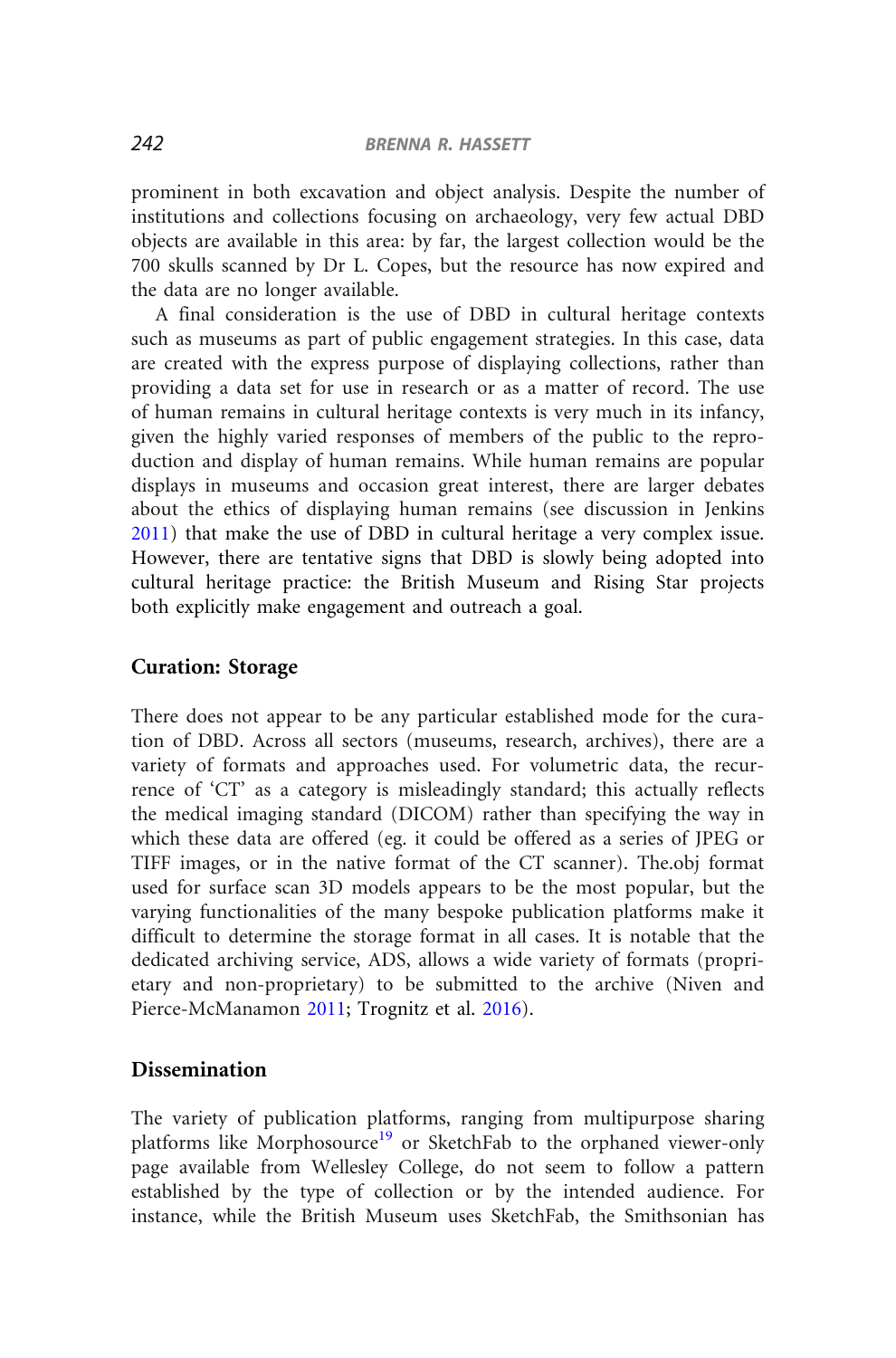the Smithsonian Digitization 3D platform<sup>20</sup>; this does not actually include any human or hominin DBD though the museum offers a plug-in viewer on its own website on which models of hominin and primate fossils are accessible. Some of these platforms have even either collapsed or are no longer maintained, such as the RHOI and Digital@rchive sites, or the personal research page for the Copes resource.

The factor that does seem to determine dissemination practice is the intended use group. Established researchers in academic institutions are offered the opportunity for paid membership-based access to the palaeoanthropological collections available on NESPOS or EVAN; in the case of the latter the subscription to the service is offered as either personal or institutional, in exactly the same manner as an academic journal. Despite the lack of explicit licensing available on the non-membership pages, it seems clear that the scans offered through these sites (and those that can be purchased on the Virtual Anthropology Web Shop) are treated as proprietary, though with non-commercial reuse opportunities for academic purposes. In these cases, the researcher is paying for access to the scans.

The second scenario for dissemination is more or less the exact opposite and is demonstrated by resources intended to function as archives. Morphosource most clearly serves this function, and despite not being exclusively devoted to DBD, it provides an archival function that is open to a very wide variety of researchers. The ADS resource, despite not having any DBD yet deposited, has a clear process by which data held by the archive are freely available to use with attribution, but not to sell. There is no doubt a result of the ADS being an archive first, rather than focused only on DBD; the data management and access processes were in place well before any data were added to the archive. The personal archive, the Copes resource, does not give any information on use policies or other access licensing; it may be that this was part of the lost archival pages, or it may be that consideration of use policies was itself a reason to shut down the archive. Certainly, the museums responsible for the curation of the collections included in the Copes resource do not provide this data; for instance, the Terry Collection, curated by the Smithsonian Institute, has only 'flatsheet' DBD online.

The third category of dissemination strategies encompasses the wide variety of more or less singular solutions to individual needs. These seem to be tied to specific education, training, or engagement goals. For instance, the Digitised Diseases resource, which is intended to be a learning tool for forensic scientists, medics, and bioarchaeologists, offers downloadable 3D DBD but does not allow printing. Other museum or academic departmental educational resources offer viewable 3D models but no downloads. The resources most aimed at engagement, and in attracting public attention to a collection, are the many single examples of DBD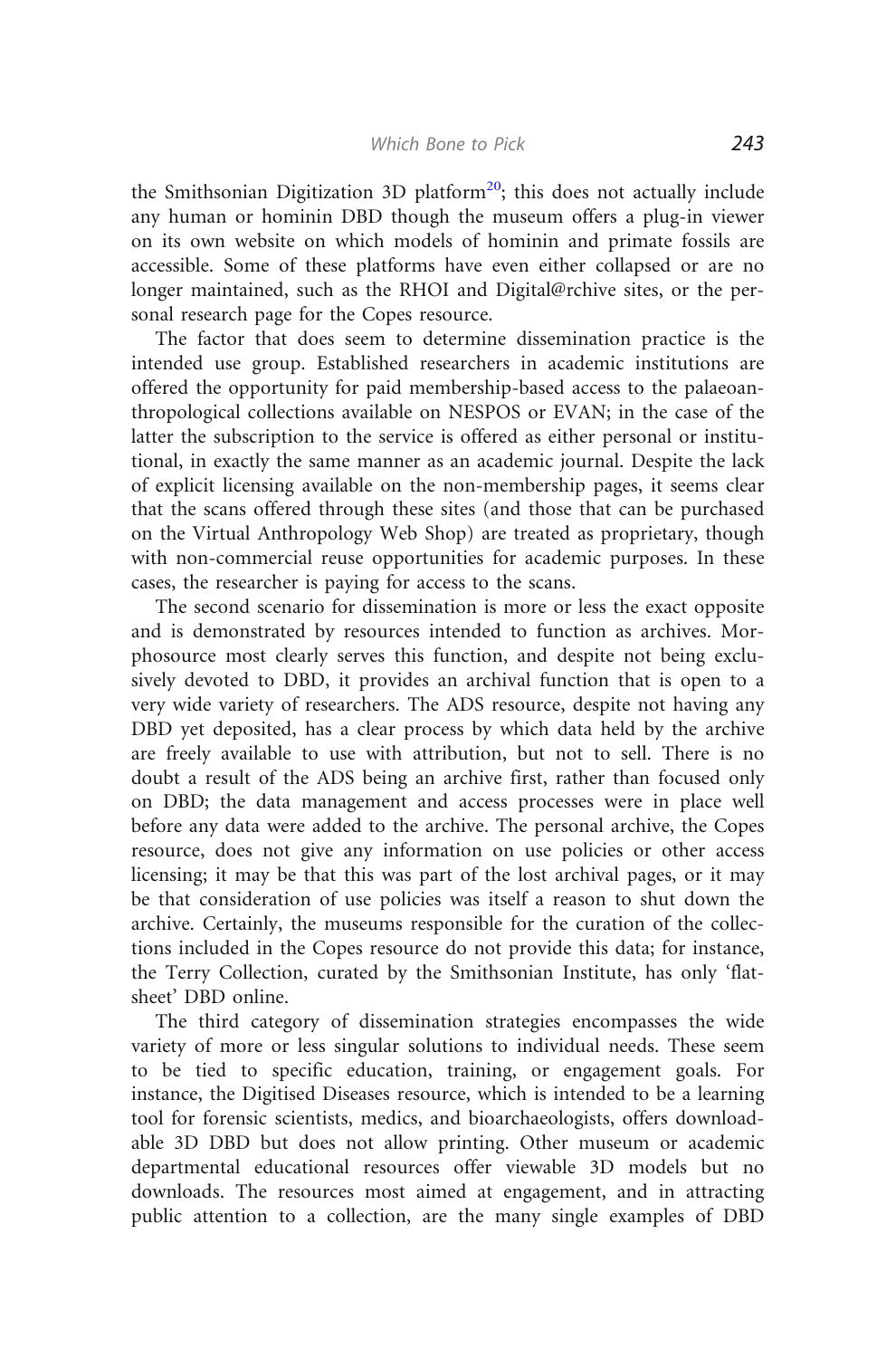available from different institutions on Morphosource and SketchFab which are not intended to serve as a research archive, eg. the Catalhövük or British Museum material. There is a very clear distinction here where DBD used for engagement uses open access, external, popular platforms for 3D data and resources with different aims largely rely on bespoke, individual platforms, with varying levels of access.

## The State of Online Resources for 3D Digital Bioarchaeological Data

It is evident that, although archival resources lead practice by having clear and explicit data management and use policies, the creation, curation, and dissemination of 3D models of human remains are highly variable. In part, this reflects the shift in availability of the technology and equipment to create Digital Bioarchaeological Data; data sets were limited, the prohibitive cost of 3D capture techniques like CT scanning. With the advent of fast acquisition, inexpensive surface scanning, the nature of databases has changed from limited-audience, research-focused resources to DBD presented on popular public platforms like SketchFab. It is for this reason that collections of 3D models of human remains have not benefited as much from the ongoing discussions about data standardisation that other aspects of data management have; the audience and purpose for these resources have changed over time, with some resources being completely abandoned and others repurposed. However, there is some evidence that this is actively changing, as evidenced by both the discussions elsewhere in this volume and by the specific language used by platforms such as Morphosource in addressing ownership, copyright, and reproduction/use permissions applying to both content publishers and users. While there may be issues arising from incomplete authorship data, concerns of 'ownership' of human remains, and the ethics of displaying 3D DBD more generally, Morphosource at least provides a clear indication that there are steps towards thoughtful and considered approaches in publishing DBD.

With the increasing availability of 3D scanning technology, the curation and dissemination of DBD can no longer be said to be totally subject to academic or collections management authority. Open repositories of 3D models like SketchFab and Morphosource allow for the curation and dissemination of DBD created by any individual. Human remains displayed in a museum may as easily be displayed online, in perpetuity, without attribution, if captured through photogrammetry by an interested visitor. Indeed, there is a Kerma period burial displayed at the British Museum reproduced (with attribution) on SketchFab (Siddle [2017](#page-18-0)), which is locat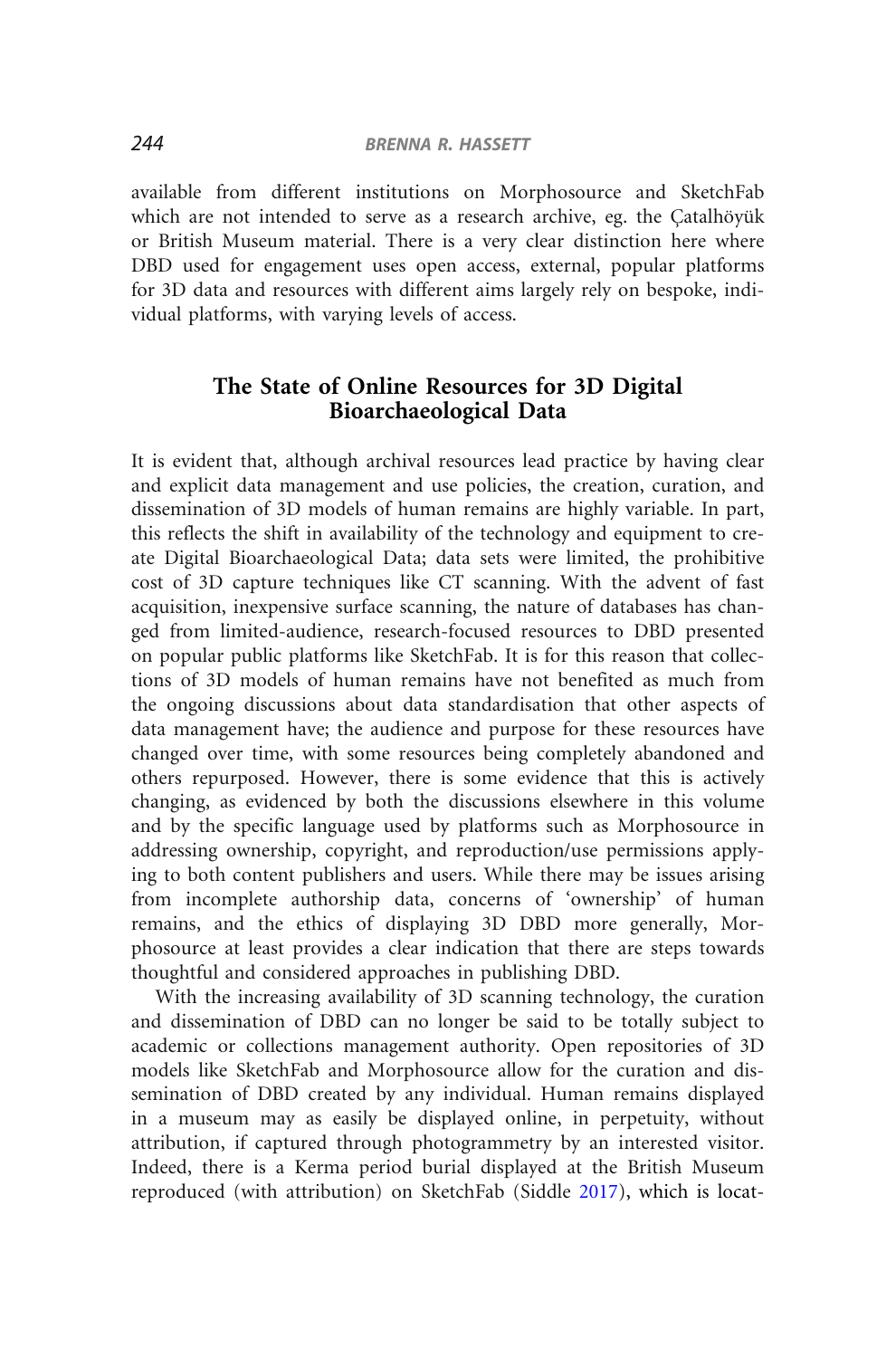<span id="page-14-0"></span>able with the term 'British Museum' as are the officially sanctioned 3D models created by the museum team itself.

This brief and non-exhaustive survey of the 3D DBD resources currently available demonstrates that there are simply too many uses and too many audiences attached to DBD for a single standardised programme of curation, creation, and dissemination to be practical. It is clear that the intended use community and the purpose of the resource will drive both the curatorial aspects of data management (the method of storage and choice of storage/publication platform) and the dissemination policy that determines who accesses what data. This is not to say that we cannot work towards a best practice of publishing online 3D DBD. There are clearly cases where resources have outlived their use, just as there are cases where resources are in a very nascent stage of development. As we move forward with the digital technologies that allow us to communicate both research data and important parts of our cultural heritage, we will need to consider very carefully the pitfalls, but also the potential, of making 3D DBD available online.

#### **Notes**

- 1. [http://www.digitiseddiseases.org/alpha/.](http://www.digitiseddiseases.org/alpha/)
- 2. [https://www.morphosource.org/.](https://www.morphosource.org/)
- 3. [https://www.morphosource.org/Detail/ProjectDetail/Show/project\\_id/](https://www.morphosource.org/Detail/ProjectDetail/Show/project_id/124) [124](https://www.morphosource.org/Detail/ProjectDetail/Show/project_id/124).
- 4. [https://sketchfab.com/.](https://sketchfab.com/)
- 5. [https://sketchfab.com/britishmuseum.](https://sketchfab.com/britishmuseum)
- 6. [https://sketchfab.com/maritimearchaeologytrust.](https://sketchfab.com/maritimearchaeologytrust)
- 7. [https://sketchfab.com/nts-archaeology/models.](https://sketchfab.com/nts-archaeology/models)
- 8. [https://sketchfab.com/sdhaddow.](https://sketchfab.com/sdhaddow)
- 9. [https://sketchfab.com/priscillaulguim/collections/bones](https://sketchfab.com/priscillaulguim/collections/bones-burials%3fcursor%3d24)[burials?cursor=24.](https://sketchfab.com/priscillaulguim/collections/bones-burials%3fcursor%3d24)
- 10. [http://humanorigins.si.edu/evidence/3d-collection.](http://humanorigins.si.edu/evidence/3d-collection)
- 11. <https://www.penn.museum/sites/orsa/Welcome.html>.
- 12. [http://paleo.eva.mpg.de/.](http://paleo.eva.mpg.de/)
- 13. [http://5.9.66.74:8090/display/openspace/Home.](http://5.9.66.74:8090/display/openspace/Home)
- 14. [http://www.evan-society.org/node/2.](http://www.evan-society.org/node/2)
- 15. <http://www.virtual-anthropology.com/>.
- 16. <http://archaeologydataservice.ac.uk/>.
- 17. <http://academics.wellesley.edu/ris/anth207x/3Dscans.html>.
- 18. [https://www.lynncopes.com/human-ct-scans.html.](https://www.lynncopes.com/human-ct-scans.html)
- 19. [https://www.morphosource.org/.](https://www.morphosource.org/)
- 20. <https://3d.si.edu/>.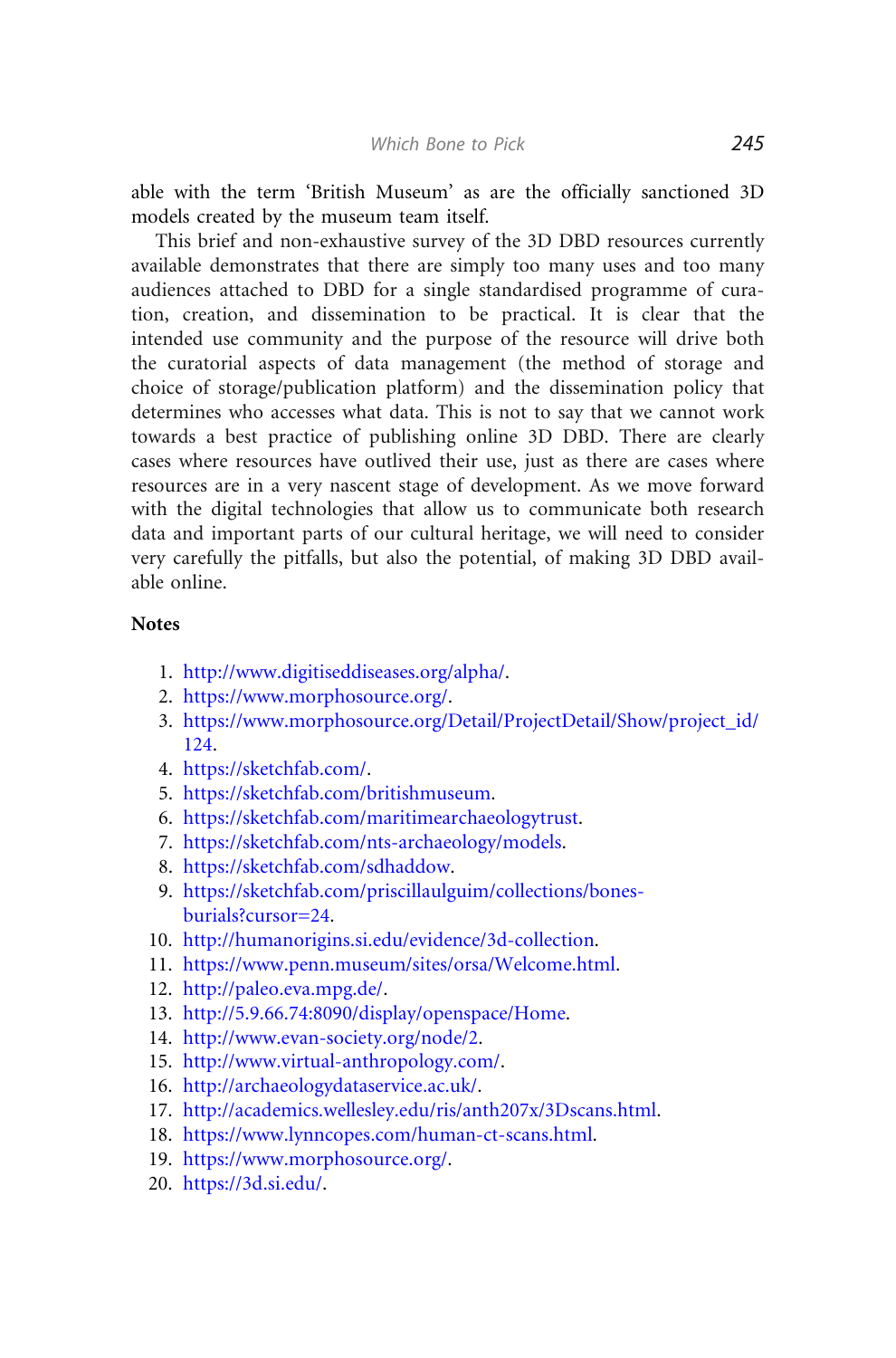## Acknowledgements

<span id="page-15-0"></span>The author gratefully acknowledges the participants of the WAC 8 Digital Bioarchaeological Ethics workshop for their contributions to discussion and dialogue that helped to shape the direction of the final publication.

## Open Access

This article is distributed under the terms of the Creative Commons Attribution 4.0 International License [\(http://creativecommons.org/licenses/by/4.](http://creativecommons.org/licenses/by/4.0/)  $0$ , which permits unrestricted use, distribution, and reproduction in any medium, provided you give appropriate credit to the original author(s) and the source, provide a link to the Creative Commons license, and indicate if changes were made.

## References

- 3D Slicer. <https://www.slicer.org/>. Accessed 5 Mar 2018.
- Amira-Avizo [Computer Software]. ThermoFisher Scientific.
- Ancient Lives. London: British Museum Exhibition. [http://www.britishmuseum.org/](http://www.britishmuseum.org/whats_on/exhibitions/ancient_lives,_new_discoveries/ancient_lives.aspx) [whats\\_on/exhibitions/ancient\\_lives,\\_new\\_discoveries/ancient\\_lives.aspx.](http://www.britishmuseum.org/whats_on/exhibitions/ancient_lives,_new_discoveries/ancient_lives.aspx) Accessed 5 Mar 2018.
- Anthro: 3D Scans. Wellesley College Research and Instructional Support. [http://](http://academics.wellesley.edu/ris/anth207x/3Dscans.html) [academics.wellesley.edu/ris/anth207x/3Dscans.html.](http://academics.wellesley.edu/ris/anth207x/3Dscans.html) Accessed 5 Mar 2018.
- Archaeology Data Service. [http://archaeologydataservice.ac.uk/.](http://archaeologydataservice.ac.uk/) Accessed 5 Mar 2018.
- Bailey-Ross, C., Gray, S., Ashby, J., Terras, M., Hudson-Smith, A., & Warwick, C.
	- (2017). Engaging the museum space: Mobilizing visitor engagement with digital content creation. Digital Scholarship in the Humanities, 32(4), 689–708.
- Berger, L. R., Hawks, J., de Ruiter, D. J., Churchill, S. E., Schmid, P., Delezene, L. K., et al.
	- (2015). Homo naledi, a new species of the genus Homo from the Dinaledi Chamber, South Africa. eLife, 4, e09560.

Bertacchini, E., & Morando, F.

(2013). The future of museums in the digital age: New models for access to and use of digital collections. International Journal of Arts Management Montréal, 15(2), 60-72, 87-88.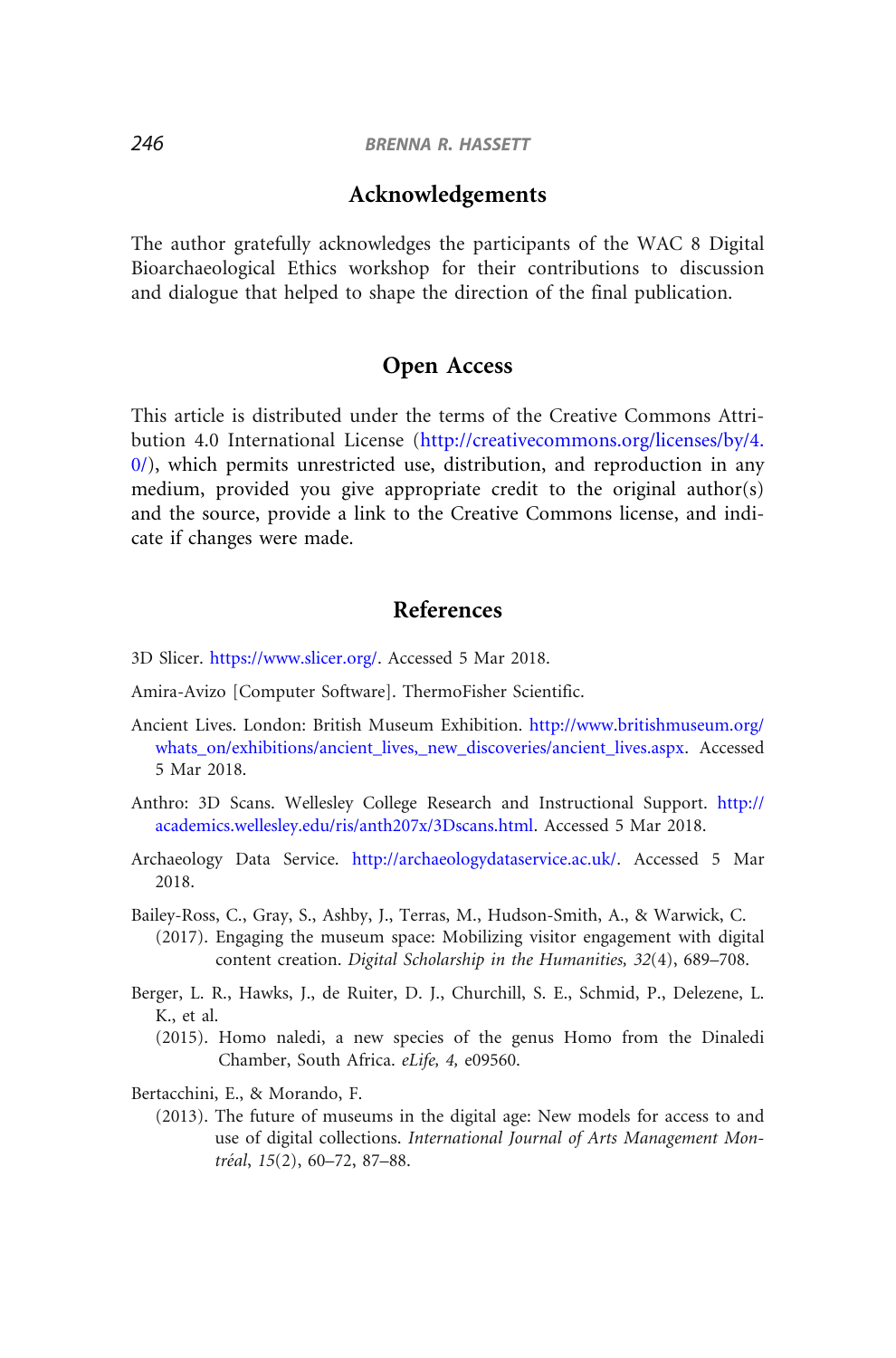<span id="page-16-0"></span>Copes, L. E.

- (2012). CT Scans of Human Skulls. [https://www.lynncopes.com/human-ct-scans.](https://www.lynncopes.com/human-ct-scans.html) [html.](https://www.lynncopes.com/human-ct-scans.html) Accessed 5 Mar 2018.
- Davies, T. G., Rahman, I. A., Lautenschlager, S., Cunningham, J. A., Asher, R. J., Barrett, P. M., et al.
	- (2017). Open data and digital morphology. Proceedings Biological Sciences, 284(1852), 20170194.
- Digital Imaging and Communications in Medicine. DICOM Standard. Medical Imaging and Technology Alliance. [https://www.dicomstandard.org/current/.](https://www.dicomstandard.org/current/) Accessed 5 Mar 2018.

Digitised Diseases. <http://www.digitiseddiseases.org/alpha/>. Accessed 5 Mar 2018.

- Errickson, D.
	- (2017). Shedding light on skeletal remains: The use of structured light scanning for 3D archiving. In T. Thompson & D. Errickson (Eds.), Human remains: Another dimension (pp. 93–101). New York: Academic Press.
- Friess, M.
	- (2012). Scratching the surface? The use of surface scanning in physical and paleoanthropology. Journal of Anthropological Sciences, 90, 1–26.
- Giovannetti, G., Guerrini, A., Carnieri, E., & Salvadori, P. A.
	- (2016). Magnetic resonance imaging for the study of mummies. Magnetic Resonance Imaging, 34(6), 785–794.
- Green, S., Bevan, A., & Shapland, M.
	- (2014). A comparative assessment of structure from motion methods for archaeological research. Journal of Archaeological Science, 46, 173–181.

#### Haddow, S.

- (2014). Catalhöyük Neolithic multiple burial. SketchFab. [https://sketchfab.com/](https://sketchfab.com/sdhaddow) [sdhaddow](https://sketchfab.com/sdhaddow). Accessed 5 Mar 2018.
- Human Evolution Evidence: 3D Collection. Smithsonian Institute. [http://](http://humanorigins.si.edu/evidence/3d-collection) [humanorigins.si.edu/evidence/3d-collection](http://humanorigins.si.edu/evidence/3d-collection). Accessed 5 Mar 2018.
- ImageJ. National Institutes of Health. <https://imagej.nih.gov/ij/index.html>. Accessed 5 Mar 2018.
- Institute of Vertebrate Paleontology and Paleoanthropology site/specimen database. <http://mdata.ivpp.ac.cn:8080/ivppweb/enspecimensearch/>. Accessed 5 Mar 2018.

Jenkins, T.

- (2011). Contesting human remains in museum collections: The crisis of cultural authority. New York: Taylor & Francis.
- Kuzminsky, S. C., & Gardiner, M. S.
	- (2012). Three-dimensional laser scanning: Potential uses for museum conservation and scientific research. Journal of Archaeological Science, 39(8), 2744–2751.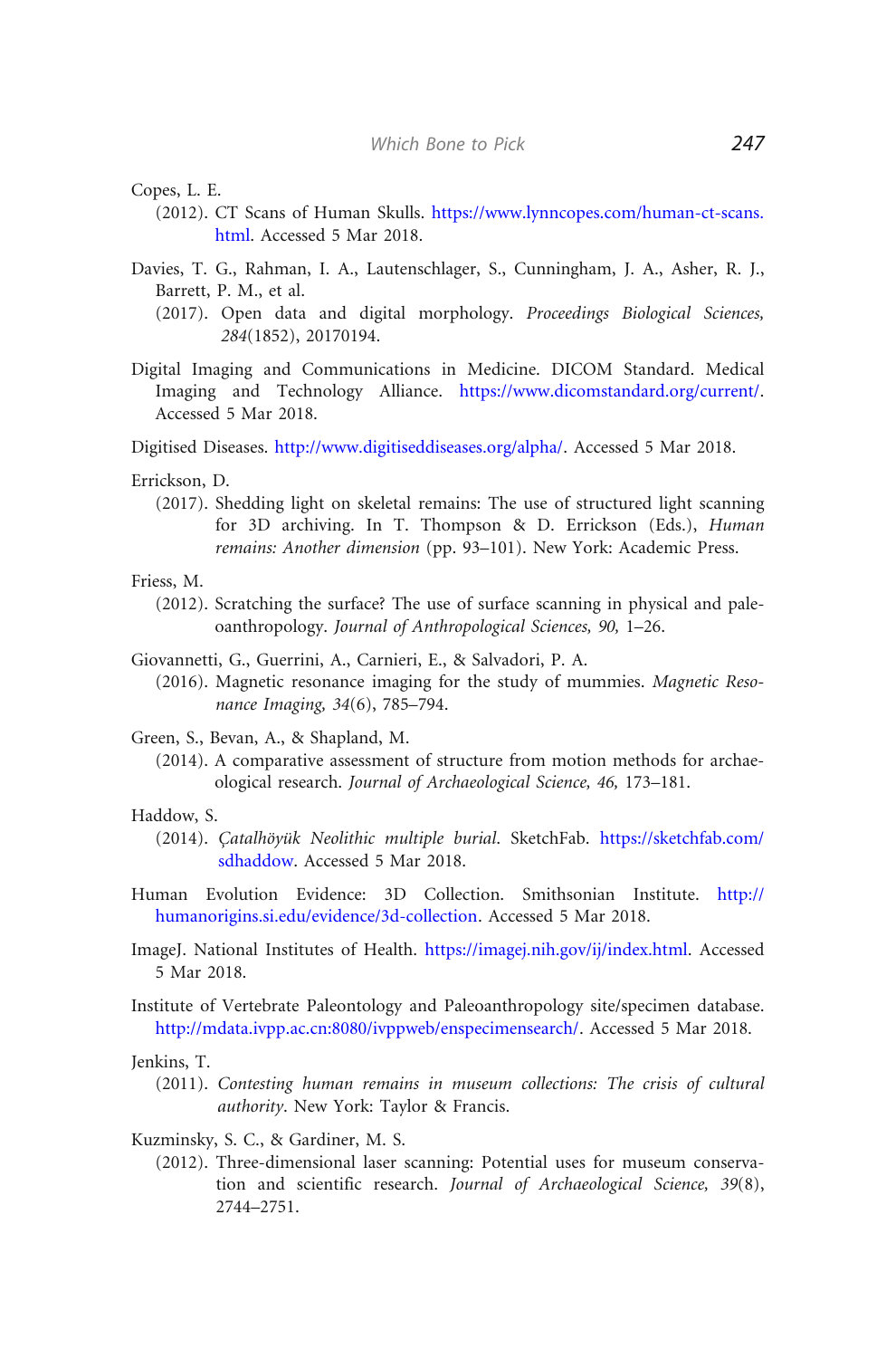- <span id="page-17-0"></span>McHenry, K., & Bajcsy, P.
	- (2008). An overview of 3D data content, file formats and viewers. National Center for Supercomputing Applications. [http://isda.ncsa.illinois.edu/drupal/](http://isda.ncsa.illinois.edu/drupal/sites/default/files/NCSA-ISDA-2008-002.pdf) [sites/default/files/NCSA-ISDA-2008-002.pdf.](http://isda.ncsa.illinois.edu/drupal/sites/default/files/NCSA-ISDA-2008-002.pdf) Accessed 5 Mar 2018.
- Morphosource. Duke University. [https://www.morphosource.org/.](https://www.morphosource.org/) Accessed 5 Mar 2018.
- NESPOS. NESPOS Society. [http://5.9.66.74:8090/display/openspace/Home.](http://5.9.66.74:8090/display/openspace/Home) Accessed 5 Mar 2018.
- Niven, K., & Pierce-McManamon, F. (Eds.)

(2011). About these Guidelines. Archaeology Data Service/Digital Antiquity.

- Niven, K., & Richards, J. D.
	- (2017). The storage and long-term preservation of 3D data. In T. Thompson (Ed.), Human remains: Another dimension (pp. 175–184). New York: Academic Press.

NTS Archaeology.

- (2016). Skull from the Battle of Culloden. SketchFab. [https://sketchfab.com/nts](https://sketchfab.com/nts-archaeology/models)[archaeology/models.](https://sketchfab.com/nts-archaeology/models) Accessed 5 Mar 2018.
- Online Research Scan Archive. University of Pennsylvania Museum. [https://www.](https://www.penn.museum/sites/orsa/Welcome.html) [penn.museum/sites/orsa/Welcome.html](https://www.penn.museum/sites/orsa/Welcome.html). Accessed 5 Mar 2018.
- Palaeoanthropology Portal Database Links. Palaeonathropology Portal. [http://](http://paleoanthportal.org/DatabaseLinks.php) [paleoanthportal.org/DatabaseLinks.php](http://paleoanthportal.org/DatabaseLinks.php). Accessed 5 Mar 2018.

Parry, R. (Ed.).

(2010). Museums in a digital age. London: Routledge.

- Payne, A.
	- (2009). Laser scanning for archaeology: A guide to good practice. In K. Niven (Ed.), Archaeology data service/digital antiquity. [http://guides.](http://guides.archaeologydataservice.ac.uk/g2gp/LaserScan_Toc) [archaeologydataservice.ac.uk/g2gp/LaserScan\\_Toc](http://guides.archaeologydataservice.ac.uk/g2gp/LaserScan_Toc). Accessed 5 Mar 2018.

Pett, D.

(2016). British Museum. The Jericho Skull. SketchFab. [https://sketchfab.com/](https://sketchfab.com/models/bdcf4843e0964da2931aa7ab1fc1b99d) [models/bdcf4843e0964da2931aa7ab1fc1b99d](https://sketchfab.com/models/bdcf4843e0964da2931aa7ab1fc1b99d). Accessed 5 Mar 2018.

Photoscan Professional. 1.0.4 ed: AgiSoft LLC.

- Revealing Human Origins Initiative (RHOI) Specimen Database. [http://herc.](http://herc.berkeley.edu/rhoi/_rhoi_specimen_db.php) [berkeley.edu/rhoi/\\_rhoi\\_specimen\\_db.php.](http://herc.berkeley.edu/rhoi/_rhoi_specimen_db.php) Accessed 5 Mar 2018.
- Rising Star. Morphosource. [https://www.morphosource.org/Detail/ProjectDetail/](https://www.morphosource.org/Detail/ProjectDetail/Show/project_id/124) [Show/project\\_id/124.](https://www.morphosource.org/Detail/ProjectDetail/Show/project_id/124) Accessed 5 Mar 2018.

Scherf, H.

(2013). Computed tomography in paleoanthropology—An overview. Archaeological and Anthropological Sciences, 5(3), 205–214.